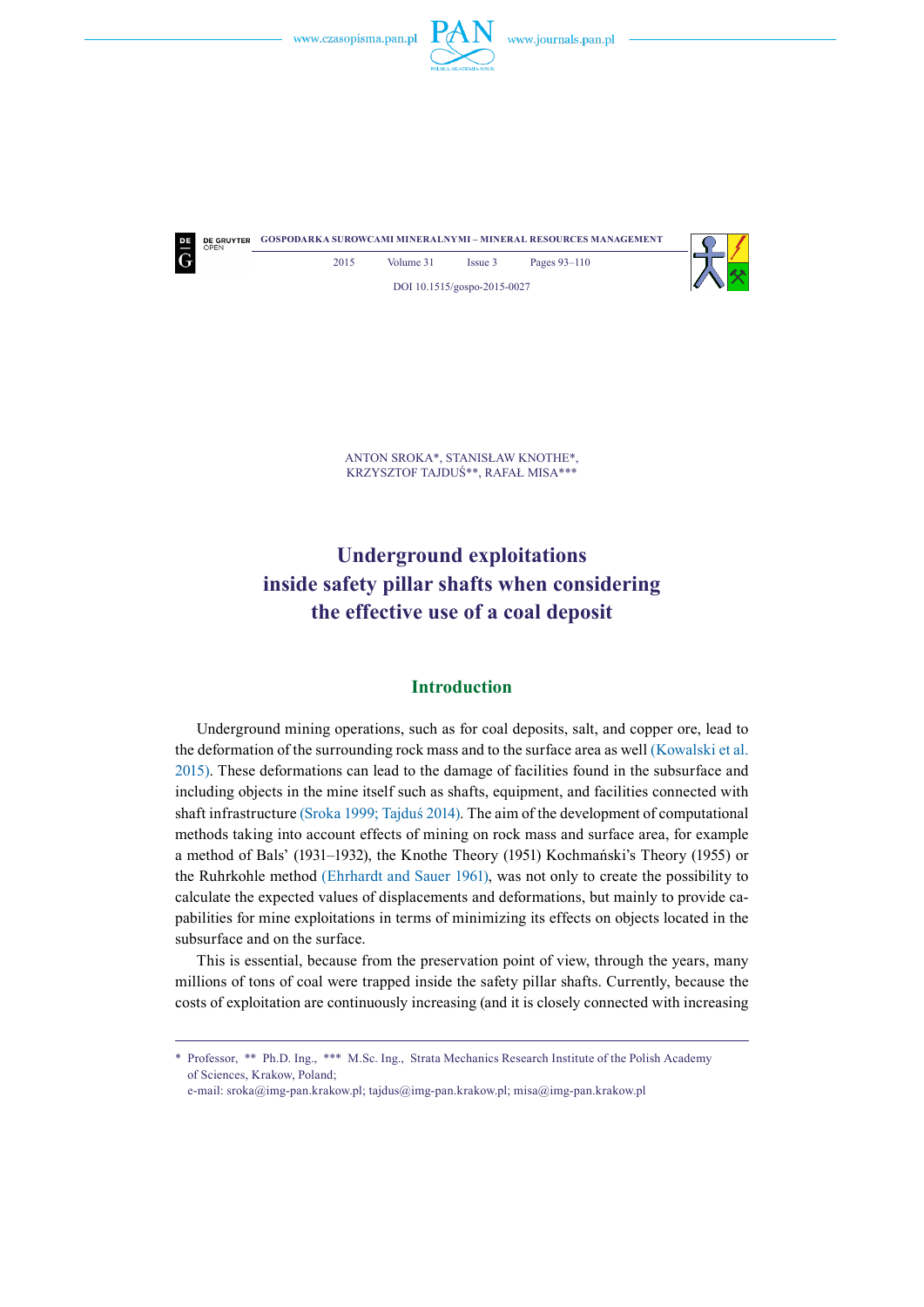

**94** Sroka et al. 2015 / Gospodarka Surowcami Mineralnymi – Mineral Resources Management 31(3), 93–110

excavation depths), many mining companies are trying to return to partial excavations inside safety pillar shafts keeping shaft and surface infrastructure functionality. This method combined with suitable mining discipline is leading to an increase in mine life-spans and their profitability.

It is fully possible to plan mining exploitation in terms of the minimisation of its effects on the surface structures and rock mass, moreover the planning requires a suitable appraisal of many parameters and it is aim of this paper. Generally, such exploitations can be carried out when at least the following elements are known:

- $\bullet$  calculation method that relates the cause (i.e. mining exploitation) to its effect (i.e. rock mass deformation);
- parameters of this theory (determined by identification in the *in-situ* measurements)<sup>;</sup>
- $\bullet$  resistance of the surface structures and the rock mass to the effects of mining exploitation.

### **1. Problems of exploitation in pillar shafts**

Coming about in the first and second half of the twentieth century, methods of geometric integrals, for example: Keinhorst (Praca zbiorowa 1956), Bals (1931–1932), Beyer (Praca zbiorowa 1956), Knothe (1951) and Kochmański (1955) and the so-called Ruhrkohle method (Ehrhardt and Sauer 1961) allow for the calculation of subsidence at any point in the subsurface for any geometry of exploited coal deposit.

The first scholar to have proposed the method to describe deformation in mine shafts was Bals (1939). In his theory of surface and rock mass subsidence, Bals assumed the function of subsidence effects per exploitation element in analogy to Newton's law of universal gravitation (Bals 1931/1932).

In the solution for the description of subsidence along a vertical shaft excavation, Bals assumed that the values of subsidence factor a and of the boundary angle ξ*gr* in the rock mass are constant.

In fact, as shown by *in-situ* and experimental results, the boundary angle range of mining effects in the ground is not a constant value. The range of mining exploitation influence in the rock mass above the seam being exploited is described in the form proposed by Budryk (1953) as follows:

$$
R(z) = R(H) \cdot \left(\frac{z}{H}\right)^n = R \cdot \left(\frac{z}{H}\right)^n \tag{1}
$$

where:

$$
R(H) = R = H \cdot \cot \beta
$$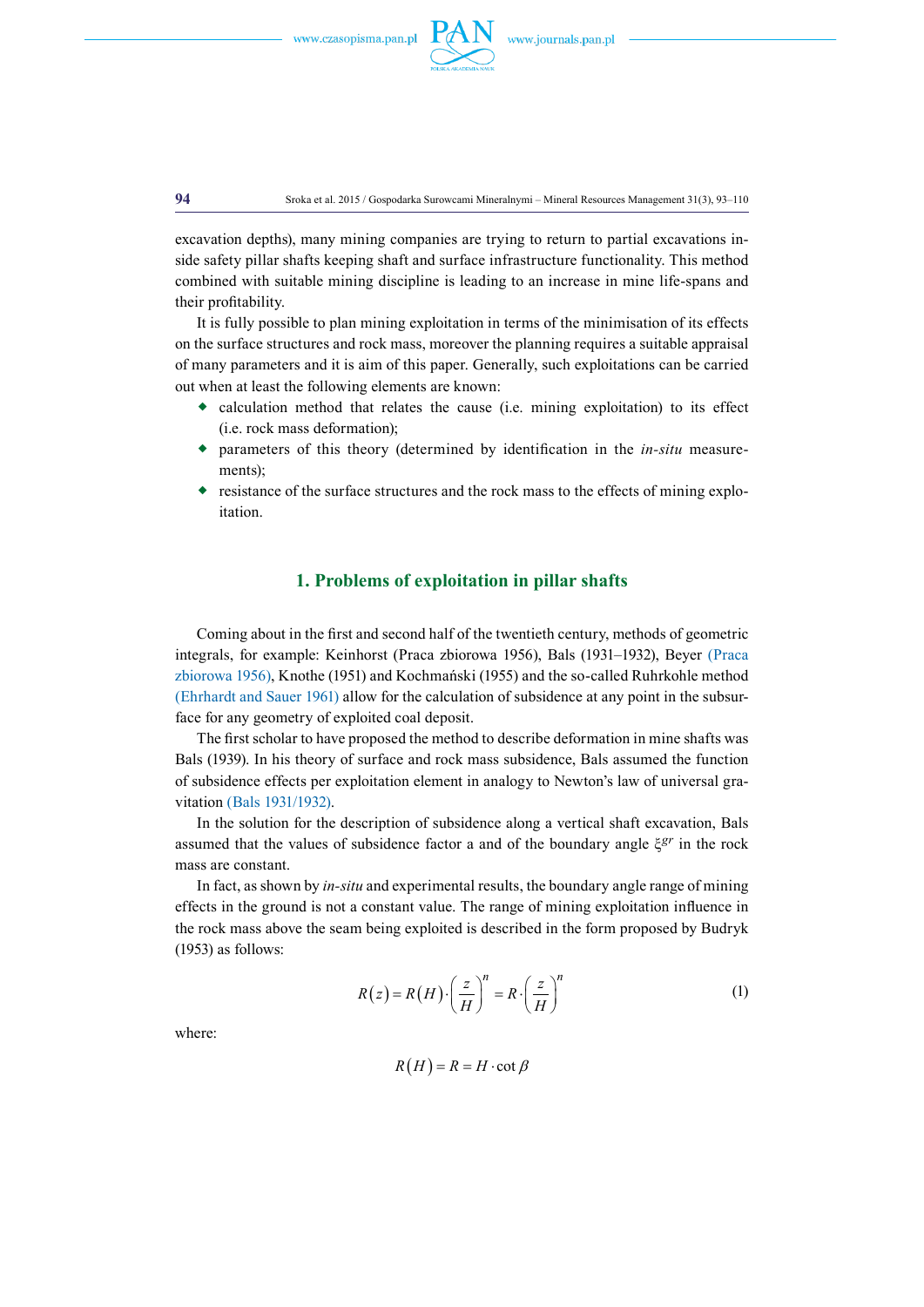

and finally:

$$
R(z) = H^{1-n} \cdot z^n \cdot \cot \beta \tag{2}
$$

The above symbols have the following meaning:

- $β$  Knothe's theory parameter, the so-called angle of main influences,
- *H* mining exploitation depth,

*z* – vertical distance from the seam being exploited,

- *R* radius of the main influence range on the land surface,
- $R(z)$  radius of the main influence range at the level  $z (z \leq H)$ ,
- *n* so-called surface factor of the range of main influences of the exploitation in the rock mass or boundary surface factor in the Ruhrkohle method.

The radius of the main influence range in the rock mass is schematically shown in Figure 1.



Fig. 1. The shape of the main influences range zone in relation to *n* factor value

Rys. 1. Kształt przebiegu zasięgu wpływów głównych w górotworze w zależności od wartości współczynnika powierzchni granicznej *n*

The value of the boundary surface factor *n* is critical for the calculations of the subsidence distribution in the rock mass (Sroka et al 2015). Table 1 provides the values of said factor, determined based on the in-situ measurements, laboratory measurements, and the analysis of theoretical studies (Dżegniuk et al. 2003; Sroka and Bartosik-Sroka 1974; Sroka et al. 2005).

The analysis presented in Table 1 shows that only the value given by Budryk does not fit with the other values significantly (Dżegniuk 1970; Sroka 1973).

The theoretical formula (3) given by Budryk, results from the assumption that the rock mass is an incompressible medium. The latter assumption, in particular, when compared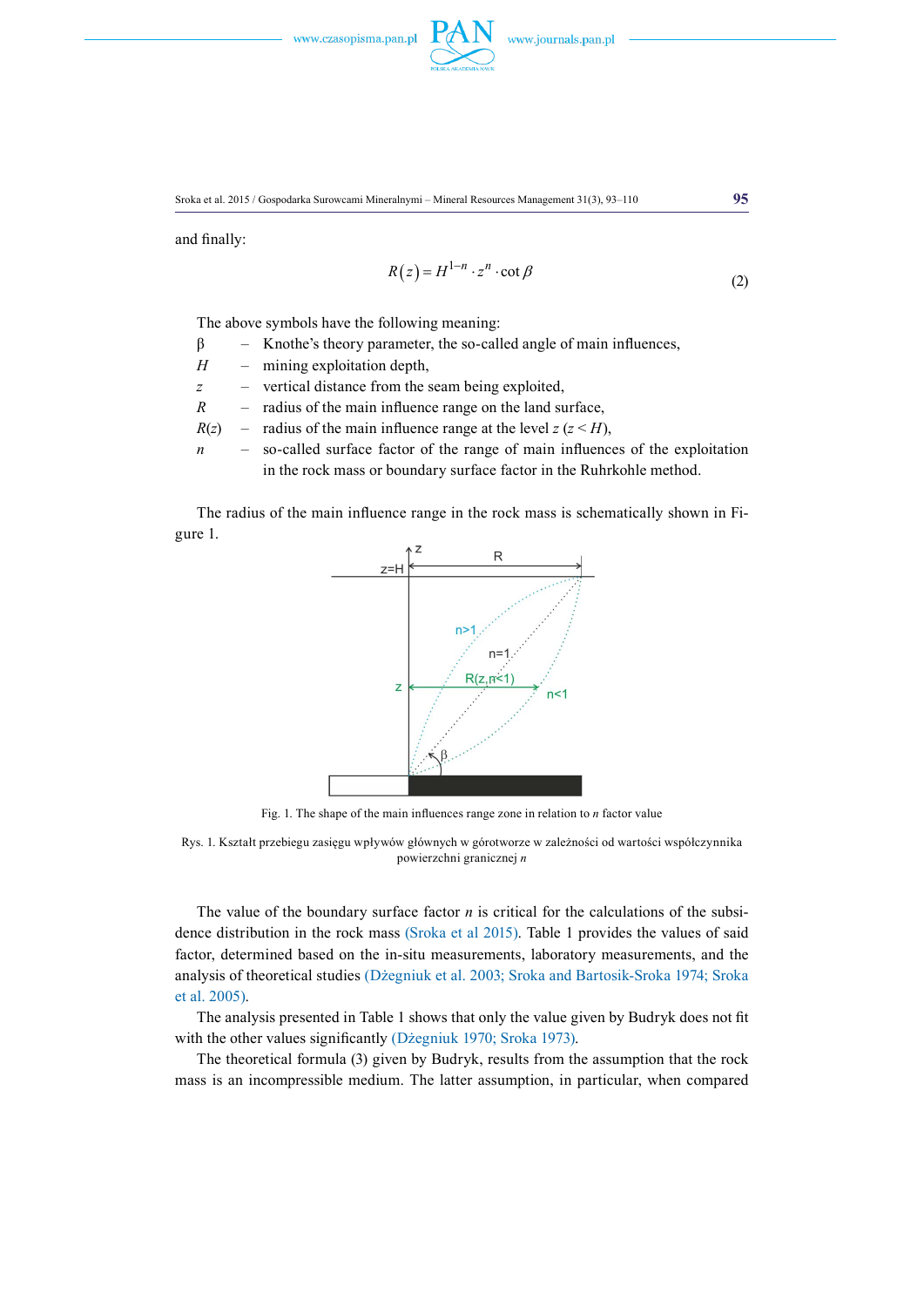



Table 1. Value of *n* factor acc. to various authors

Tabela 1. Wartość parametru *n* według różnych autorów

| Author                   | Year | Value                                                                            |
|--------------------------|------|----------------------------------------------------------------------------------|
| Budryk                   | 1953 | $n = \sqrt{2\pi} \cdot \tan \beta$<br>(for tan $\beta$ = 2.0 and <i>n</i> = 0.5) |
| Mohr                     | 1958 | $n = 0.65$                                                                       |
| Krzysztoń                | 1965 | $n = 1.0$                                                                        |
| Drzęźla                  | 1972 | $n = 0.525$                                                                      |
| Sroka and Bartosik-Sroka | 1974 | $n = 0.50$                                                                       |
| Drzęźla                  | 1975 | $n = 0.665$                                                                      |
| Gromysz                  | 1977 | $n$ 0.61                                                                         |
| Drzęźla                  | 1979 | $0.47 \le n \le 0.49$                                                            |
| Kowalski                 | 1984 | $0.48 \le n \le 0.66$                                                            |
| Zych                     | 1985 | $n = 0.55$                                                                       |
| Drzęźla                  | 1989 | $0.50 \le n \le 0.70$                                                            |
| Preusse                  | 1990 | $n = 0.54$                                                                       |

Source: Dżegniuk et al. 2003; Sroka and Bartosik-Sroka 1974; Sroka et al. 2005

to the results of subsidence measurements in mine shafts and with in-situ observations, has proven to be completely false.

$$
n = \sqrt{2\pi} \cdot \tan \beta \tag{3}
$$

Equation (1) does not meet the initial condition for  $z = 0$ , so Drzęźla (1989) presented a modified formula (4):

$$
R(z) = R \cdot \left(\frac{z + z_0}{H + z_0}\right)^n
$$
\n(4)

 $\frac{1}{2}$  *z*<sub>0</sub> – constant value.

Since the mid-20th century, the so-called Knothe's Theory (Knothe 1951) has been used in Poland, particularly for describing the effects of mining exploitation on mine shafts, while in German mining, the Ruhrkohle method (Ehrhardt and Sauer 1961) has been used. Both calculation methods are based on the function of effects in a form of a Gaussian function, while they differ as to the definitions of the angles of main influences.

Both methods, namely Knothe's Theory and the Ruhrkohle Method, provide identical calculation results for the dependencies between the angles of influences β and γ, described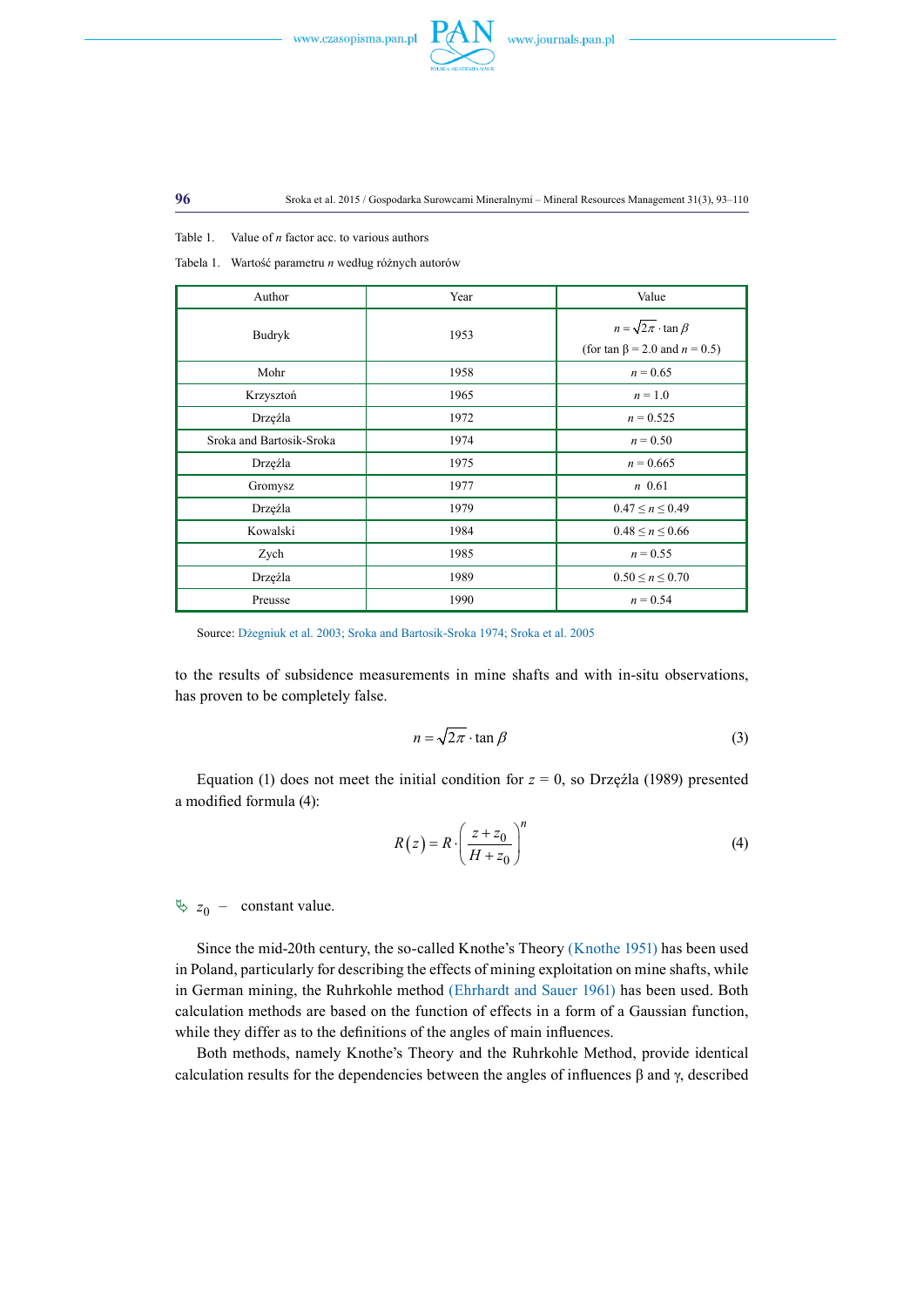

with the formula  $(5)$ :

$$
\pi \cdot \tan^2 \beta = k \cdot \tan^2 \gamma \tag{5}
$$

- $\&$  β the so-called angle of main influences according Knothe's Theory,
	- *γ* the so-called angle of limiting influences according to the Ruhrkohle Method,
	- *k* the Ruhrkohle Method constant  $(k = -\ln 0.01 = 4.60517...)$ .

Further considerations will be presented based on the function of influences proposed by Knothe. Knothe's Theory is applied in mining practice in many countries, including Poland, the Czech Republic, China, and the USA.

Publications by Knothe and Leśniak (1966) should be mentioned here as the main works regarding the effects of mining exploitation on mine shafts. The authors restricted themselves to exploitation geometry cases, specifically:

- single-side mining with the "infinitely" long front (so-called infinite semi-plane),
- circular-symmetric exploitation.

Considerations regarding the single-side mining served as the basis for later works on the planning of mining in shaft pillars, while studies into the circular-symmetric exploitation laid the grounds for works on dimensioning the protective pillars for mine shafts.

The solutions proposed by Knothe and Leśniak (1966) were realised assuming a constant angle of influences in the rock mass (i.e. for  $n = 1.0$ ). This assumption was made based on the results of experimental tests performed by Krzysztoń (1965). The solution relating to the maximum distance of the exploitation front from the shaft was found by converting the Gaussian function into a triangle.

In the later publications based on Knothe's Theory, various solutions were presented taking into consideration any value of the influence area factor *n*, also including the so-called time factor *c* and the mining exploitation front advance speed *v*.

Among others, the works of Sroka (1975, 1978), Dżegniuk and Sroka (1977), Pielok and Sroka (1979), Dżegniuk, Pielok and Sroka (1980), Haupt, Sroka and Schober (1984), and Dżegniuk, Sroka and Niedojadło (2003) are worth mentioning here.

Solutions are presented in these works for the description of the subsidence distribution and vertical deformation along the vertical shaft centreline. Based on this, the formulas were developed which enabled for the minimization of the effects of planned exploitation on the shaft.

The formulas apply, among others, to:

- $\bullet$  the minimum exploitation shaft distance,
- $\bullet$  the dimensions of the so-called shaft cube for the shaft pillar to be fully exploited.
- shaft pillar dimensioning.

All those solutions are realised taking the uncertainty into consideration.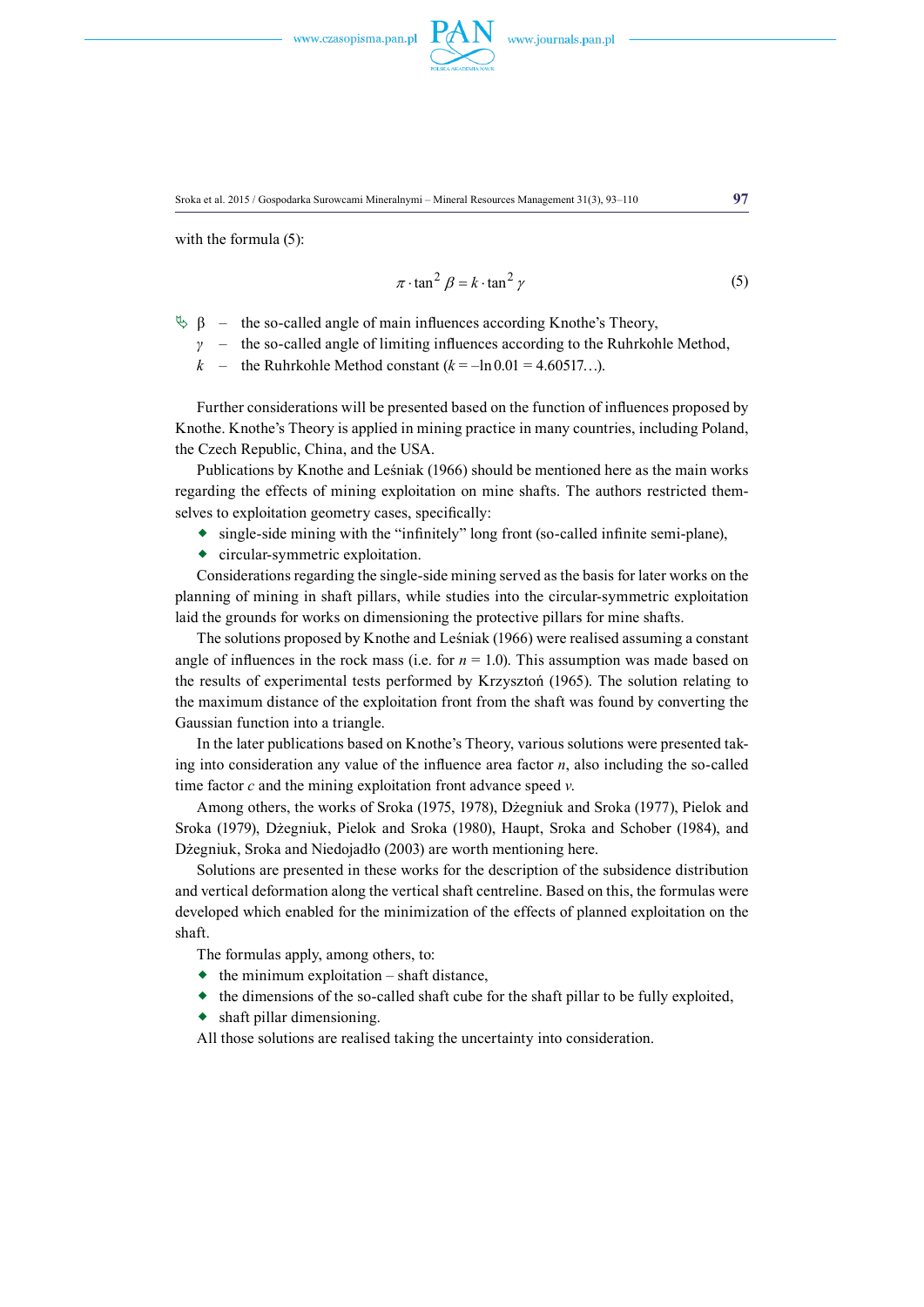



**98** Sroka et al. 2015 / Gospodarka Surowcami Mineralnymi – Mineral Resources Management 31(3), 93–110

### **2. Solution to the plane section problem (2D)**

According to the solution given by Knothe for the 2D dimension, the subsidence of any point in the rock in the section perpendicular to the straight edge of exploitation in the form of the so-called infinite half-plane is described by the formula:

$$
s(x, z) = \frac{a(z) \cdot g}{R(z)} \int_{x}^{\infty} \exp\left(-\pi \frac{\lambda^2}{R^2(z)}\right) d\lambda = a(z) \cdot g \int_{X(z)}^{\infty} \exp\left(-\pi \mu^2\right) d\mu
$$
 (6)

 $\upphi$  *a* – so-called subsidence factor, vertical scale parameter,

- *g* thickness of the seam being exploited,
- $x$  horizontal distance of the calculation point from the edge of mining exploitation,
- *z* the vertical distance of the point from the seam,
- $R(z)$  radius of the main influence range on the land surface, horizontal scale parameter,
- $X(z)$  standardized distance of the calculation point from the edge of exploitation  $(X(z) = x/R(z)).$

Equation (6) describes the distribution of subsidence for a horizontal seam and horizontally layered rock mass. The vertical deformation and subsidence velocity are the indicators of deformations with proper correlation to the observed damages (Dżegniuk et al. 1978, 1980). The vertical deformation distribution along a vertical line (i.e. for  $x = const.$ ,  $z - va$ riable) is defined as a derivative of the vertical displacement distribution relative to *z*.

$$
\varepsilon_{zz}\left(x,y\right) = -\frac{\partial s\left(x,z\right)}{\partial z} \tag{7}
$$

In formula (6), which describes the distribution of the final subsidence, the dependent parameters of the value *z* are parameters of horizontal and vertical scale *a*(*z*) and *R*(*z*).

Bals (1939), Knothe and Leśniak (1966) and Sroka (1978) assumed that the value of parameter *a* in the rock mass was constant.

This assumption corresponds with a very good approximation of the observed reality. The variability of parameter  $R(z)$  is described in formulas (2) and (4). Starting from this equation (6) we get:

$$
\varepsilon_{zz}\left(x,z\right) = -n \cdot \frac{a \cdot g}{z} \cdot \frac{x}{R(z)} \cdot \exp\left(-\pi \frac{x^2}{R^2(z)}\right) \tag{8}
$$

Using the above equation, the calculation of the vertical deformation distributions along a horizontal line ( $z = \text{const.}$ ,  $x - \text{variable}$ ), or a vertical line ( $x = \text{const.}$ ,  $z - \text{variable}$ ) can be performed.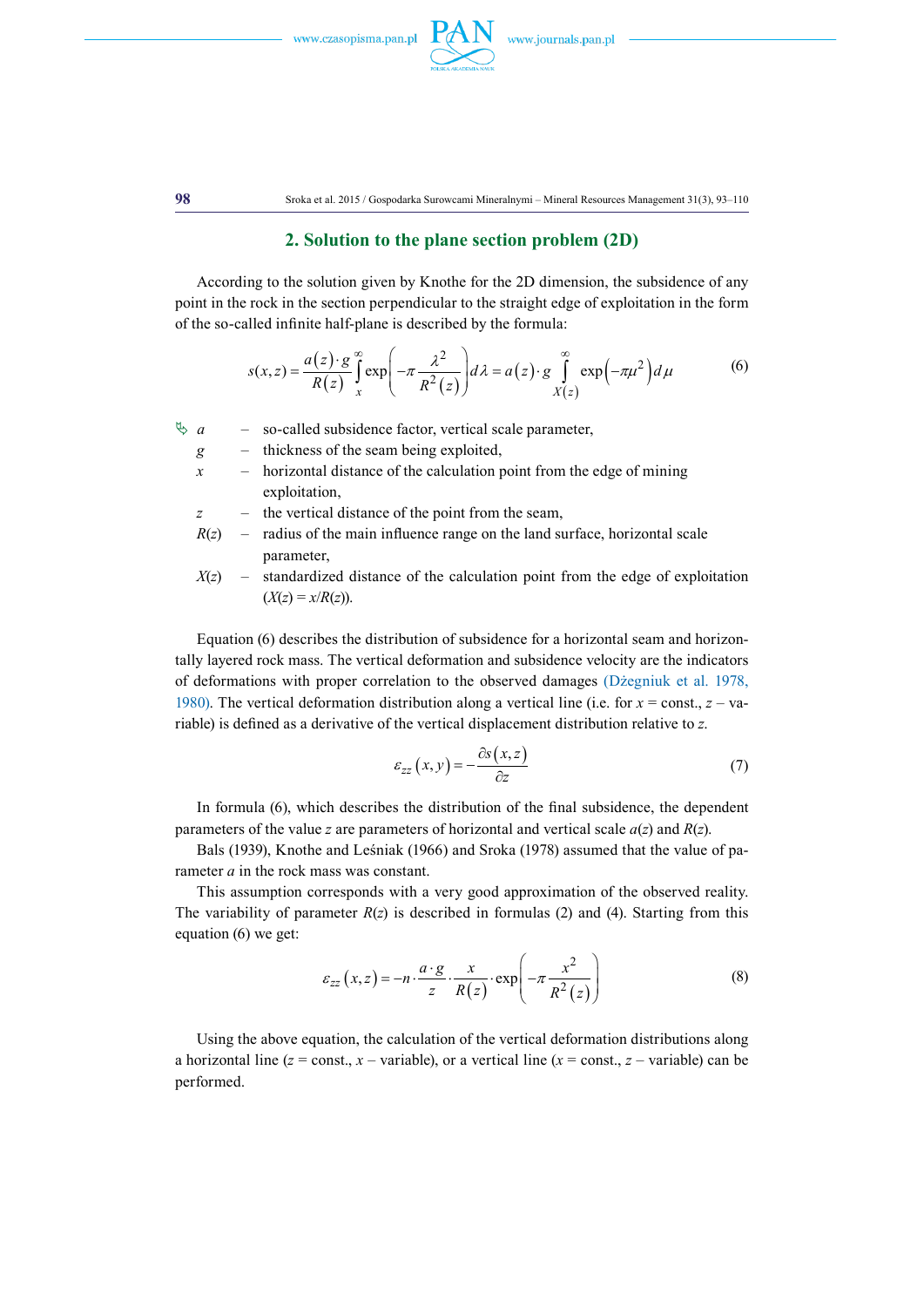

Figure 2 shows schematically the distributions of vertical deformation for a horizontal line and for a vertical line.



Fig. 2. Analysis of vertical ε*zz* deformation distribution along a horizontal line and along a vertical line in the subsurface (Sroka 1978)

Rys. 2. Analiza rozkładu deformacji pionowej ε*zz* wzdłuż linii poziomej oraz wzdłuż linii pionowej w górotworze (Sroka 1978)

Analysing the distribution  $\varepsilon_{zz}(x, z)$  along any horizontal line (for  $z = \text{const.}$ ) yields:

$$
\frac{\varepsilon_{zz} \text{ max}}{\varepsilon_{zz} \text{ min}} = \pm \frac{n}{\sqrt{2\pi \cdot e}} \cdot \frac{a \cdot g}{z} = \pm 0.242 \cdot n \cdot \frac{a \cdot g}{z}
$$
(9)

$$
\begin{aligned} x_1(z) &= \pm \frac{R(z)}{\sqrt{2\pi}} = \pm 0.40 \cdot R(z) \end{aligned} \tag{10}
$$

Analysing the vertical deformation distribution along a vertical line (i.e. for  $x = const.$ ) yields:

$$
z_{\varepsilon}(x) = \left(\frac{2\pi \cdot n}{n+1}\right)^{1/2n} \cdot \left(\frac{|x|}{R}\right)^{1/n} \cdot H \tag{11}
$$

$$
\varepsilon_{zz} \max(x) = \pm \sqrt{\frac{n \cdot (n+1)}{2\pi}} \frac{a \cdot g}{z_{\varepsilon}(x)} \cdot \exp\left(-\frac{n+1}{2n}\right)
$$
(12)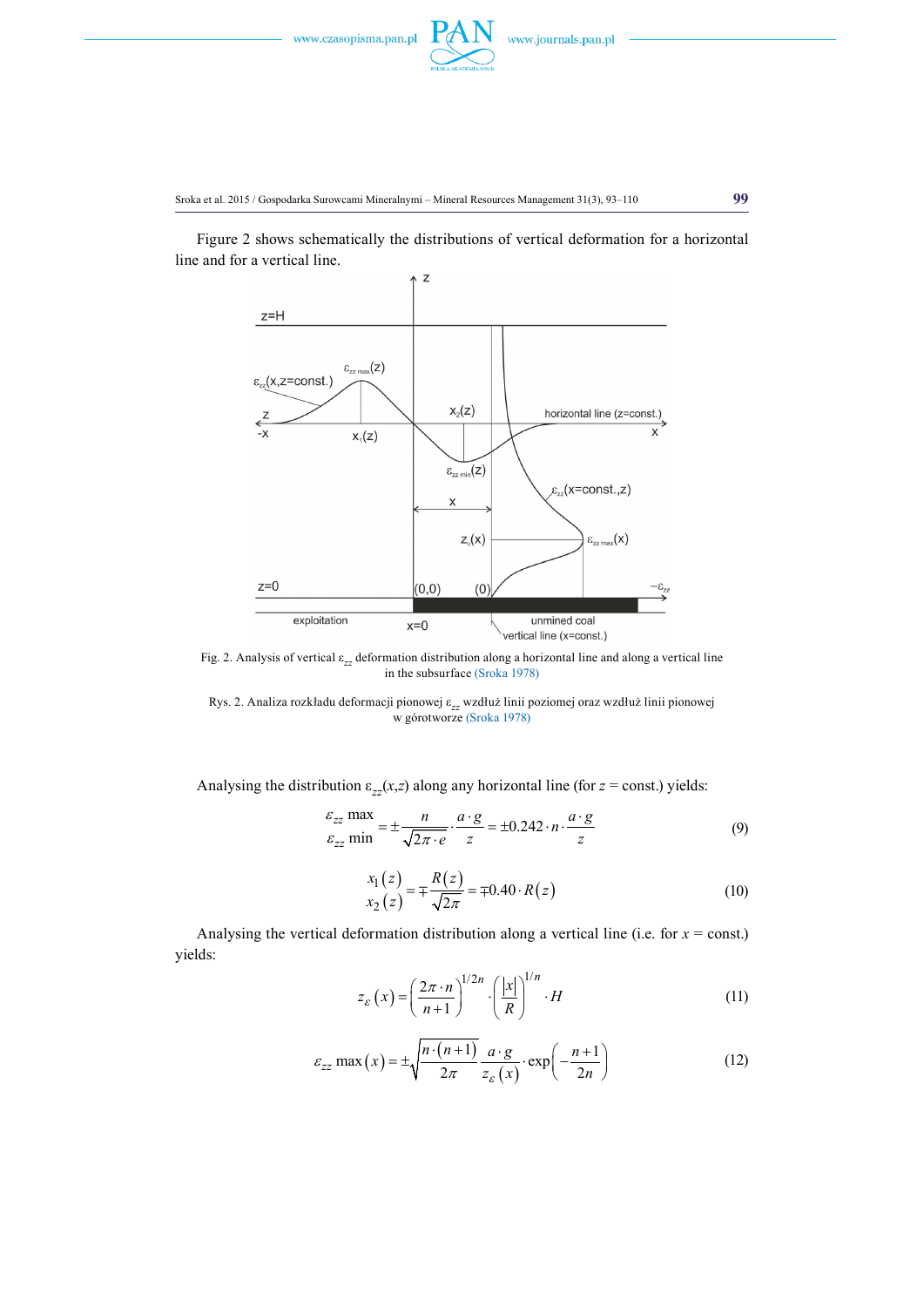

#### **100** Sroka et al. 2015 / Gospodarka Surowcami Mineralnymi – Mineral Resources Management 31(3), 93–110

The analysis of the *in-situ* measurement results and the comparative calculation shows that the value of  $n$  is in the range specified by (see Table 1):

$$
0.45 \leq n \leq 0.70
$$

For the conditions present in the Ruhr Region of Germany, it can be assumed that the value of the factor is 0.5 with good approximation (Preusse 1990). We obtain for the vertical line for this value as follows:

$$
z_{\varepsilon}(x) = \frac{2}{3} \cdot \pi \cdot \frac{x^2}{H} \cdot \tan^2 \beta \tag{13}
$$

$$
\varepsilon_{zz} \max(x) = \pm 0.0368 \cdot \frac{a \cdot g}{x^2} \cdot H \cdot \cot^2 \beta \tag{14}
$$

Equations (11) and (12) are used after transformation to determine the minimum admissible distance between the exploitation front and the shaft for a known limit of the vertical deformation  $\varepsilon_{zz}^{gr}$ , and data concerning the proposed mining exploitations (formula 15).

$$
x_{\min}(\varepsilon_{zz}^{gr}, \alpha^{gr}) = 0.192 \cdot \sqrt{SF\left(\alpha^{gr}\right) \cdot \frac{a \cdot g}{\left|\varepsilon_{zz}^{gr}\right|}} \cdot H \cdot \cot \beta \tag{15}
$$

where:  $SF(\alpha^{gr})$  – safety factor depending on the boundary risk value  $\alpha^{gr}$ , which depends on the function and importance of the shaft and the natural threats present ( $\alpha^{gr}$ - maximum limit value of the the probability of risk, that the assumed value of  $\varepsilon_{zz}^{gr}$  is exceeded). Limit value of  $\varepsilon_{zz}^{gr}$  depends on the lining type of the shafts and its technical condition, and the natural threats present, such as water hazards.

The value of the safety factor combined with the likelihood of risk for exceeding the approved limit of vertical deformation was determined on the basis of the empirical material analysis on the measured and calculated vertical deformation for the mine shafts according to the Ruhrkohle method and using the Knothe Theory.

Salamon and Munro (1967) assumed that the logarithm for variable *D* (formula 16), is the ratio of the calculated values of the maximum vertical deformation to the measured maximum value, which is a normal distribution (Dżegniuk et al. 2003; Sroka 1991; Sroka et al. 2005).

$$
D = \frac{\varepsilon_{zz}^{\text{calculated}} \max}{\varepsilon_{zz}^{\text{measured}} \max} \tag{16}
$$

$$
D \sim N(\mu, \sigma) \tag{17}
$$

 $\psi \mu$  – the expected value,

 $\sigma$  – standard deviation.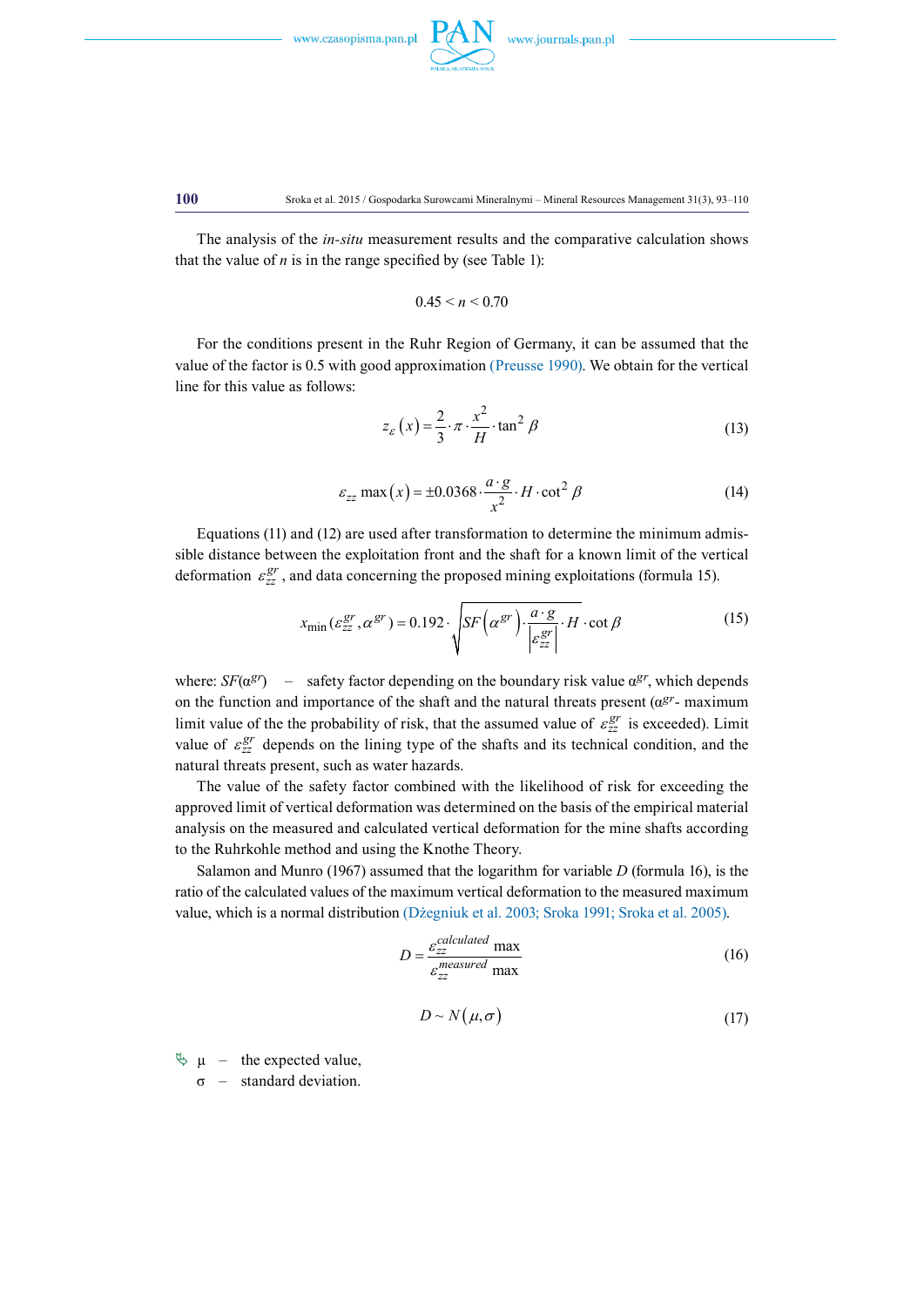

Sroka et al. 2015 / Gospodarka Surowcami Mineralnymi – Mineral Resources Management 31(3), 93–110 **101**

As a result of the analysis, the "maximum likelihood estimators" of the following values were obtained:

$$
\mu = 0.010\tag{18}
$$

$$
\sigma = 0.130\tag{19}
$$

It can be concluded from the resulting expected value that the Ruhrkohle Method and Knothe's Theory properly describe the average values for maximum vertical deformation. It is approximately. 2.33% higher than the observed values in formula (20):

$$
\overline{D} = 10^{\mu} = 1.0233\tag{20}
$$

The definition of variable *D* shows that *D* corresponds to the definition of the safety factor. Between the safety factor and the standard deviation for the required limit for the likelihood of  $\alpha^{gr}$  the relations are defined as:

$$
SF\left(\alpha^{gr}\right) = 10^{z(\alpha^{gr})\cdot \sigma}
$$
\n(21)

 $\frac{d}{dx}$  *z*( $\alpha$ *gr*) – one-side upper quantile of the normal distribution, whose value depends on the value of α*gr*.

The appropriate safety factor *SF*( $\alpha^{gr}$ ) is given in Table 2 for the selected value of  $\alpha^{gr}$  and the determined standard deviation of  $\sigma$  = 0.130.

Table 2. Relation between αgr risk and SF(α*gr*) safety factor

Tabela 2. Zależność pomiędzy wielkością prawdopodobieństwa ryzyka przekroczenia granicznej wartości odkształcenia pionowego a odpowiadającym mu współczynnikiem bezpieczeństwa

| $a^{gr}$ | $SF(\alpha^{gr})$ |
|----------|-------------------|
| 0.25     | 1.224             |
| 0.10     | 1.468             |
| 0.05     | 1.636             |
| 0.01     | 2.006             |
| 0.001    | 2.522             |

In the German mining industry during design work for the exploitation inside shaft pillars, α*gr* parameter values are accepted, which are summarized in Table 3. The selection of these values is made depending on the function of the shaft and any naturally occuring hazards.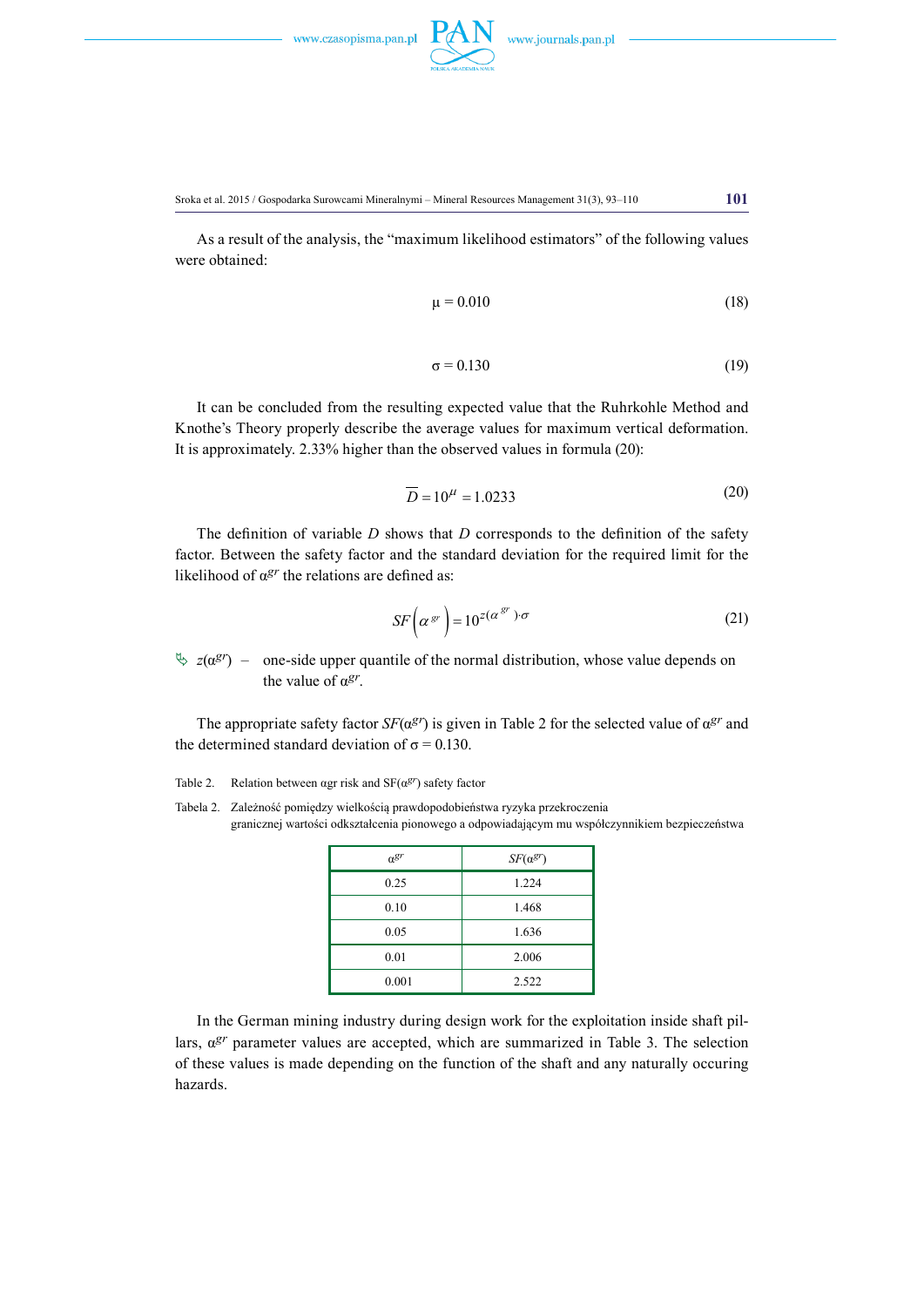



**102** Sroka et al. 2015 / Gospodarka Surowcami Mineralnymi – Mineral Resources Management 31(3), 93–110

Table 3. α*gr* parameter value for various shafts

Tabela 3. Wartość parametru α*gr* w zależności od funkcji szybu i występującego zagrożenia wodnego

| Shaft and its functions                  | $n^{gr}$ |
|------------------------------------------|----------|
| Main shafts                              |          |
| $\bullet$ with aquatic risk              | 0.01     |
| • without aquatic risk                   | 0.05     |
| Auxiliary shafts (ventilation, material) |          |
| $\bullet$ with aquatic risk              | 0.05     |
| • without aquatic risk                   | 0.10     |
| Staples (blind shafts)                   | 0.25     |

The results of the works presented in this article on calculating the impact of mining exploitation are also the basis for the dimensioning of safety pillars for mine shafts. Please note, among others, the work of: Knothe (1969), Dżegniuk and Sroka (1977), Haupt et al. (1984), and Dżegniuk et al. (2003).

For a single seam deposit such as in copper ore deposits, the radius of the protection pillar can be determined by converting given Knothe formulas for circle-symmetrical exploitation.

$$
R\left(\varepsilon_{zz}^{gr}, \alpha^{gr}\right) = \sqrt{\frac{\left(1+2n\right)^{1+2n}}{2\pi \cdot n}} \cdot \exp\left(-\frac{1+2n}{2}\right) \cdot \left[\frac{SF\left(\alpha^{gr}\right) \cdot a \cdot g}{\left|\varepsilon_{zz}^{gr}\right| \cdot H}\right]^{n} \cdot H \cdot \cot \beta
$$
 (22)

For multiple seam deposits, the angle  $\beta_f$  of the cone surface inclination for the protective pillar can be approximately determined by the formula:

$$
\cot \beta_f = \sqrt{\frac{\left(1+2n\right)^{1+2n}}{2\pi \cdot n}} \cdot \exp\left(-\frac{1+2n}{2}\right) \cdot \left[\frac{\sum_{i=1}^N a_i g_i \cdot SF\left(\alpha^{gr}\right)}{\varepsilon_{zz}^{gr} \cdot \overline{H}}\right]^n \cdot \cot \beta \tag{23}
$$

$$
\stackrel{\forall\diamond}{H} = \frac{\sum_{i=1}^{N} g_i \cdot H_i}{\sum_{i=1}^{N} g_i},
$$

*ai* – subsidence factor of seam *i*,

*gi* – thickness of seam *i*,

- $H_i$  mining exploitation depth of seam *i*,
- $\overrightarrow{N}$  the number of designed seam.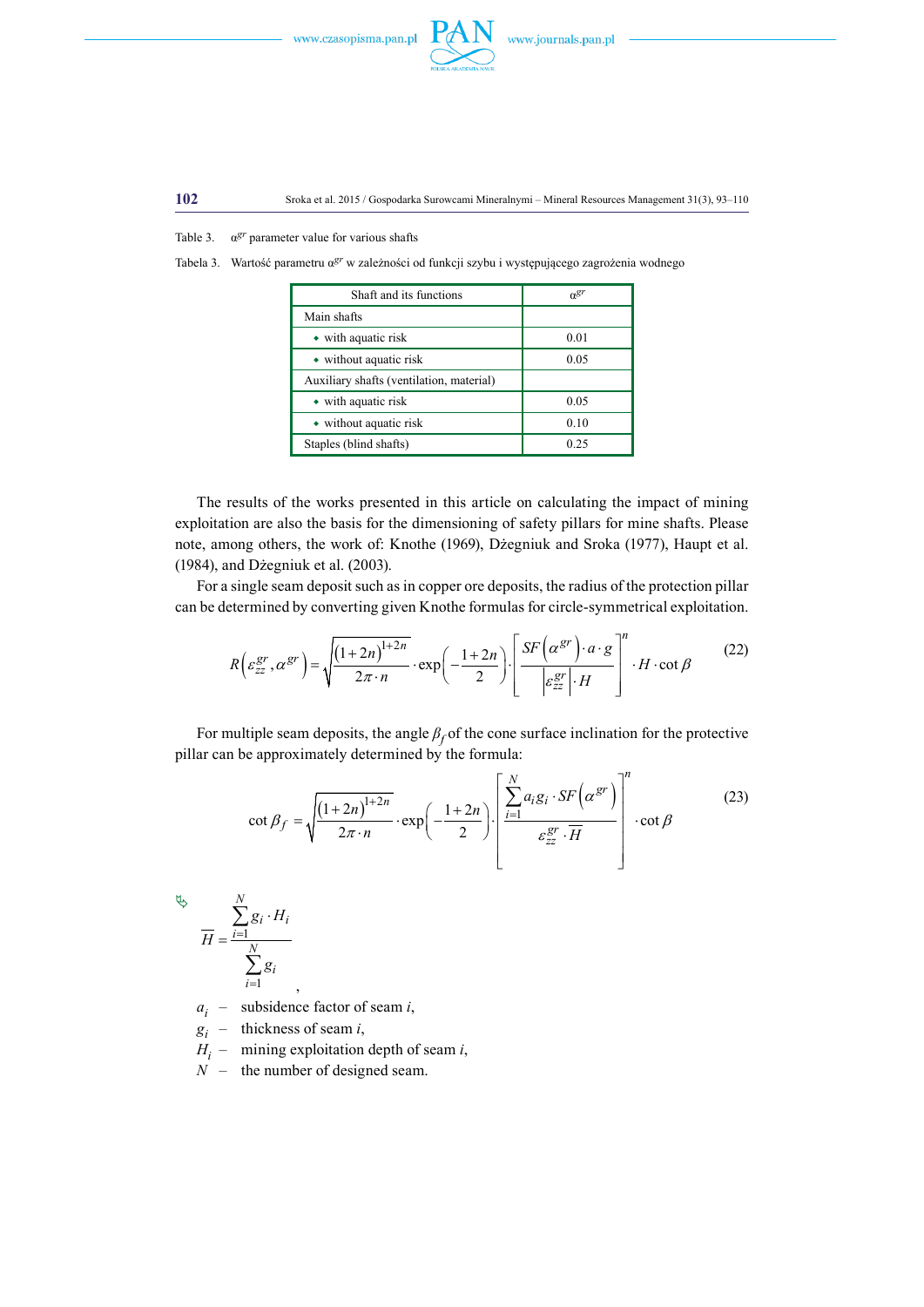

When designing mining exploitation in the vicinity of the protective pillar or with pillar dimensioning, it is necessary to make a correct assessment of the vertical deformation limit value  $\varepsilon_{zz}^{gr}$ .

Table 4 shows the exemplary limit values of the vertical deformation, typical for Polish mining (Pytlarz 1976) as well as German mining (Sroka 1996).

Table 4. Limit of the (acceptable) vertical deformation values given by Pytlarz (1976) and the values for German mining industry (Sroka 1996)

| Lining type         | $\varepsilon_{\tau\tau}^{gr}$<br>$\lceil$ mm/m $\rceil$ |              |
|---------------------|---------------------------------------------------------|--------------|
|                     | Pytlarz $(1976)$                                        | Sroka (1996) |
| Masonry             | $0.04 - 0.20$<br>$0.40 - 1.00$                          | $1.0 - 2.0$  |
| Concrete            | $0.07 - 0.40$<br>$0.1 - 1.40$                           | $1.0 - 3.0$  |
| Reinforced concrete | $0.1 - 1.5$<br>$0.1 - 1.5$                              | $1.0 - 3.0$  |
| Steel (tubing)      | $2.0 - 30.0$<br>$2.0 - 30.0$                            | $3.0 - 6.0$  |

Tabela 4. Graniczne (dopuszczalne) wartości odkształcenia pionowego podane w pracy Pytlarza (1976) i wartości dla górnictwa niemieckiego (Sroka 1996)

The values of  $\varepsilon_{zz}^{gr}$  depending on the type of lining provided by Pytlarz (1976) are different for tensile deformations (higher values of the ranges specified) and for compressive deformations (lower values). The values specified by Sroka (1996) should be applied in combination with the risk limit value  $\alpha^{gr}$ , depending on the shaft function and the natural threats present. Each time before the value  $\varepsilon_{zz}^{gr}$  is determined, it is necessary to perform an in-depth inspection of the lining and the shaft infrastructure.

The value of  $\varepsilon_{zz}^{gr}$  should be specified taking into account the results of the inventory. In most cases then, as in the mining practices shown, when the  $\varepsilon_{zz}^{gr}$  value is chosen, it is recommended that orientation should be made on the lower limits of the ranges of limit values given in Table 4.

## **3. Methods of exploitation in mine shaft pillars**

The methods of exploitation in shaft pillars were exhaustively described in a number of specialist books and publications. The books deserving particular attention include "Der Deutsche Steinkohlenbergbau – Band 2" (German hard coal – Volume 2) of 1956 and "Ochrona powierzchni przed szkodami górniczymi" of 1980, and the publications of Bals (1939), Knothe and Leśniak (1966), Sroka (1975, 1978) and Dżegniuk et al. (1980, 2003).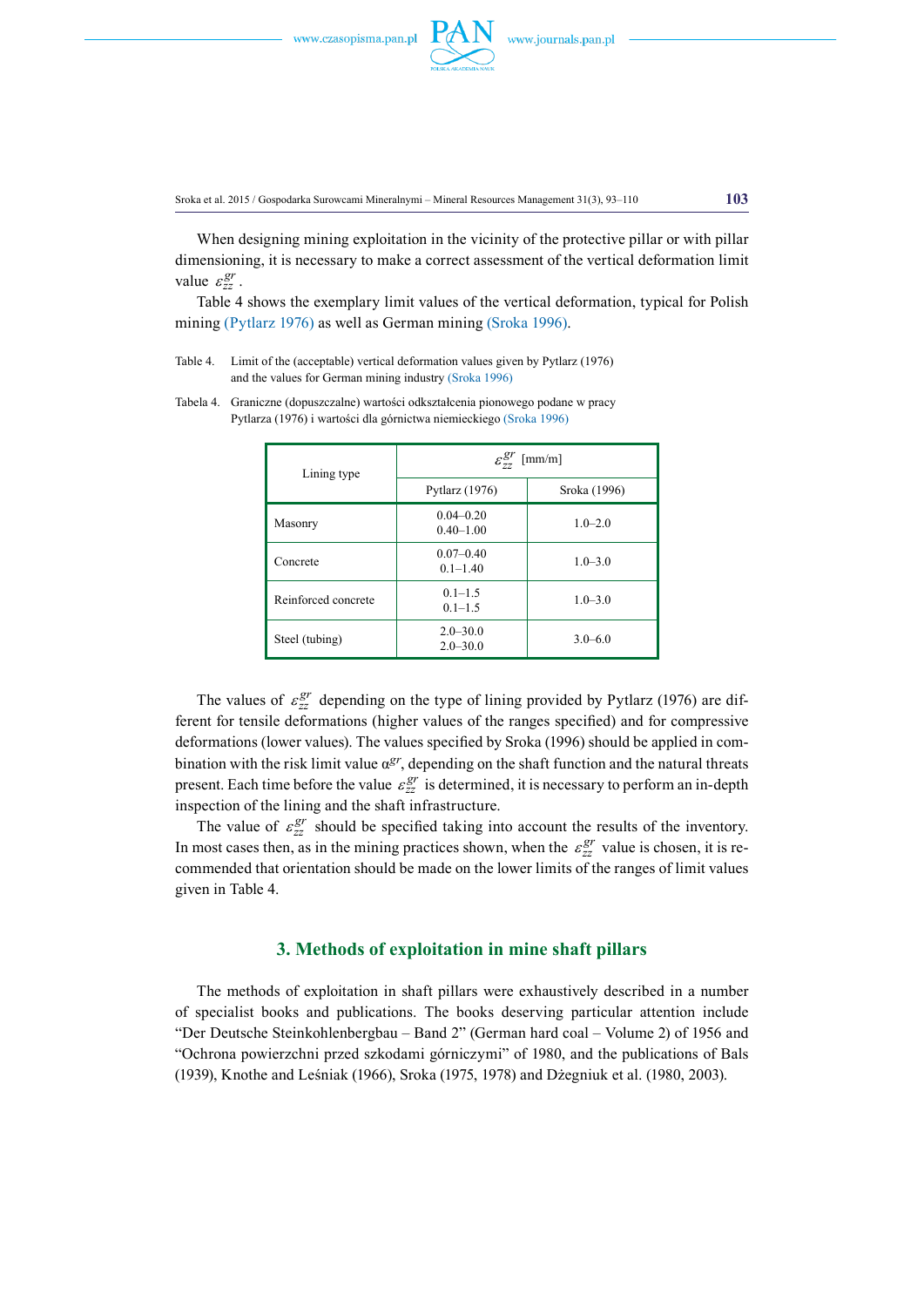

The exploitation methods applied currently include the single-side mining (Fig. 3). There are two variants of this method in use:

- $\bullet$  single-side mining including a part of the shaft pillar, without cutting the shaft lining (Fig. 3a);
- single-side mining covering the entire pillar with or without the so-called shaft cube (Fig. 3b).



Fig. 3. One-side mining outline

Rys. 3. Schemat eksploatacji jednoskrzydłowej

In the single-side mining which reaches a part of the shaft pillar, the minimum admissible distance between the exploitation front and the shaft is evaluated. This distance can be determined from the formula (24).

$$
X_{\min}\left(\varepsilon_{zz}^{gr}, \alpha^{gr}\right) = \sqrt{\frac{n+1}{2\pi \cdot n}} \cdot \left(\frac{z_{\varepsilon}\left(\varepsilon_{zz}^{gr}, \alpha^{gr}\right)}{H}\right)^n \cdot H \cdot \cot \beta \tag{24}
$$

where:

$$
z_{\varepsilon} \left( \varepsilon_{zz}^{gr}, \alpha^{gr} \right) = \sqrt{\frac{n \cdot (n+1)}{2\pi}} \cdot \frac{a \cdot g}{\left| \varepsilon_{zz}^{gr} \right|} \cdot SF\left( \alpha^{gr} \right) \cdot \exp\left( -\frac{n+1}{2n} \right)
$$

The detailed solution for the  $n = 0.5$  is described by Formula (15). The formulas for the allowable distances of mining exploitation from the shaft, for the limit values of horizontal deformation factors, horizontal displacement (i.e. shaft centreline deflection) and the subsidence velocity, are provided, among others in the publications of Haupt et al. (1984) and Sroka et al. (2005).

In case of single-side mining cutting the shaft lining, the exploitation with prior extraction of the so-called shaft cube is performed. The solution for the cube dimension was provided among others by Pytlarz et al. (1972), Sroka (1975) and Dżegniuk, Sroka (1977).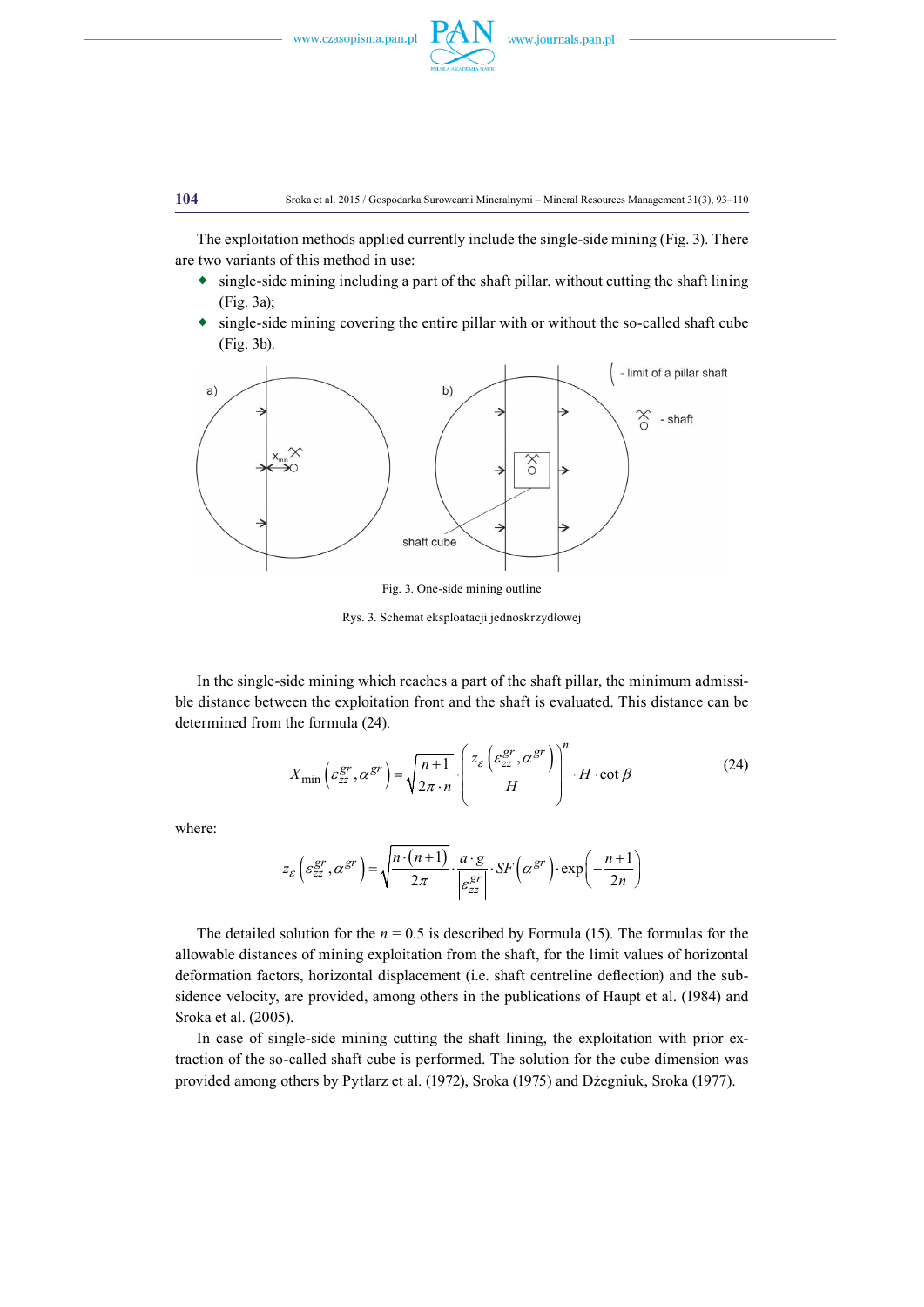

The minimum vertical distance between the planned mining exploitation and shaft sump should not be less than described by Equation (25).

$$
Z_{\min}\left(\alpha^{gr}\right) = \frac{n}{\sqrt{2 \cdot \pi \cdot e}} \cdot \frac{a \cdot g}{\left|\varepsilon_{zz}^{gr}\right|} \cdot f_{\varepsilon_z}\left(u\right) \cdot SF\left(\alpha^{gr}\right) = 0.242 \cdot n \cdot \frac{a \cdot g}{\left|\varepsilon_{zz}^{gr}\right|} \cdot f_{\varepsilon_z}\left(u\right) \cdot SF\left(\alpha^{gr}\right) \tag{25}
$$

 $\psi u$  – the so-called dynamic variable of mining exploitation  $(u = \frac{c \cdot R}{v}$ ,  $v$  – velocity of the mining run), and  $f_{\epsilon}(u)$  $f_{\varepsilon_z}(u)$  – coefficient with a value in the range from 1.0 to 1.7.

The value of function  $f_{\varepsilon} > 1$  is due to the fact that the vertical deformation (tension) is the only indicator of the maximum value of the deformation for the front progressing mining exploitation, i.e. in the dynamic phase, which is greater than its final value. This is because the ratio of time *c* is not a constant value in the subsurface (Pielok and Sroka 1979).

### **4. Practical example**

An interesting example of efficient coal management is the exploitation inside safety pillar shafts in ČSM mine. The ČSM mine, which belong to mining company OKD in Ostrava was planning a continuous mining excavation system in safety pillar for shafts "Jămy Sever" in following seams: 30, 33a, 39a, 40. Due to the function of the shafts and its importance for the mine, the total mining influence should not exceed the characteristic value of deformation for V Category of Mining Area according to norm ČSN 730039. This norm presents the following limit values of deformations: horizontal strain  $|\varepsilon_{gr}| \le 1$  mm/m, curvature radius  $R_{gr} \ge 20$  km, and surface tilt  $T_{gr} \ge 2$  mm/m. Those values describe the requirements for very sensitive objects on mining induced deformations and meeting these terms provides safe and failure free use of the shaft and shaft infrastructure and buildings. Shaft supports were built using party brick-lined and partly concrete linings. The inspection of one shaft confirmed that it was in good technical condition. There were no visible failures of the lining, created by the previous longwall panel exploitation carried out in the safety pillars' neighbourhood. Based on this, the authors of the project (Sroka et al. 2009) assumed that the maximum vertical strain should not exceed the value of  $\varepsilon_{zz} = -0.5$  mm/m. For the purpose of this article, only the results of a planned continuous mining system in seam 30 for a shafts was presented. Seam 30 is on the depth of  $H = 900$  m and with thickness  $g = 4.0$  m. In this type of mining system it is very important to determine the suitable size of the coal pillars for every planned seam. The pillars should fulfil both the conditions of surface protection and permanent stability. The authors of the article determined the size of coal pillars for design excavation in ČSM mine based on numerical and analytical analyses, the results of rock mass property tests, and experience (Sroka et al. 2009, 2012). Findings were presented in meetings with the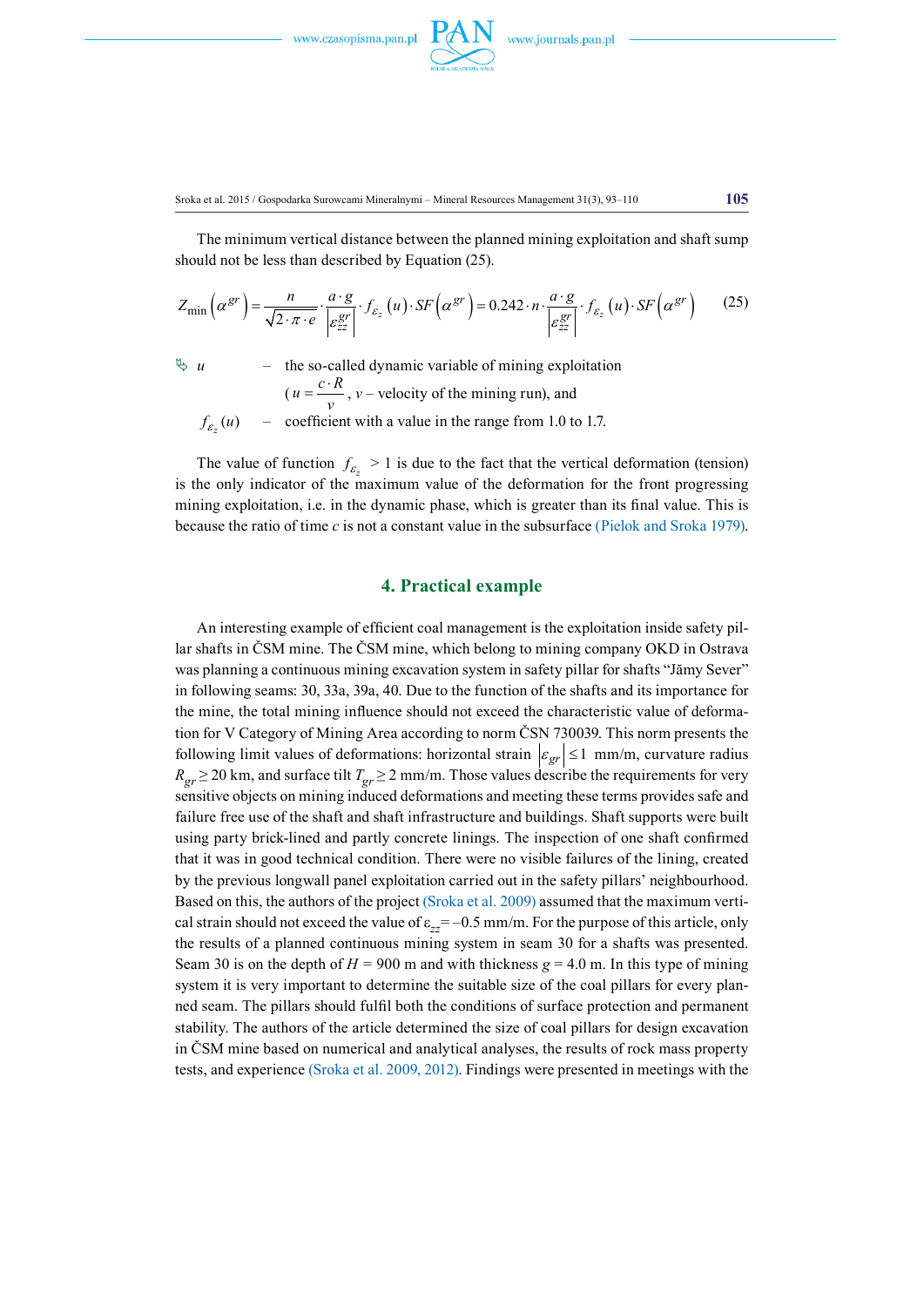

**106** Sroka et al. 2015 / Gospodarka Surowcami Mineralnymi – Mineral Resources Management 31(3), 93–110

OKD management board and after taking into consideration a few opinions (among others: Sroka et al. 2009), company workers created a mining plane in Seam 30. The excavation project with the continuous mining system is presented in Fig. 5 (Das 2012). The opinion about future shafts and surface deformations was made for this mining plane (Sroka et al. 2012) considering the calculations for two different variants of Knothe's Theory parameters. In this article, only one variant of parameters is presented: tan  $\beta$  = 2.00, *n* = 0.50. The value of the subsidence factor was estimated based on the percentage of deposit utilization and rock mass parameters for the mining area, its deformations were estimated while considering the weight of overburden and pillar strength (Sroka et al. 2009). The results of the calculations of shaft deformation were obtained for the chosen project of partial exploitation according to Das (2012) for Seam 30, shows that the extreme values of vertical strain for shaft tubes No.1 (a) and No.2 (b) are: (a)  $\varepsilon_z = -0.070$  mm/m and (b)  $\varepsilon_z = -0.071$  mm/m. Whereas the calculated values of horizontal strains are: (a)  $\varepsilon_x = 0.149$  mm/m,  $\varepsilon_y = 0.166$  mm/m, and (b)  $\varepsilon_x = 0.118$  mm/m,  $\varepsilon_y = 0.208$  mm/m. The results of calculated strain redistribution along tubes in profiles 1 and 2 are presented in Figure 4.

Additionally, the calculations of characteristic value of surface deformations were found:

- max. subsidence:  $s_{max} = -43.9$  mm,
- max. tilt:  $T_{max} = 0.095$  mm/m,
- max. horizontal strain: *ε–*  $\varepsilon^{-}$ <sub>max</sub> = - 0.108 mm/m, *ε<sup>+</sup>*  $\varepsilon^{+}{}_{max} = 0.060$  mm/m.



Fig. 4. The calculated values of the strain for shaft profiles No. (a) 1 and (b) 2

Rys. 4. Obliczone wartości odkształceń dla profilu szybu nr (a) 1 i (b) 2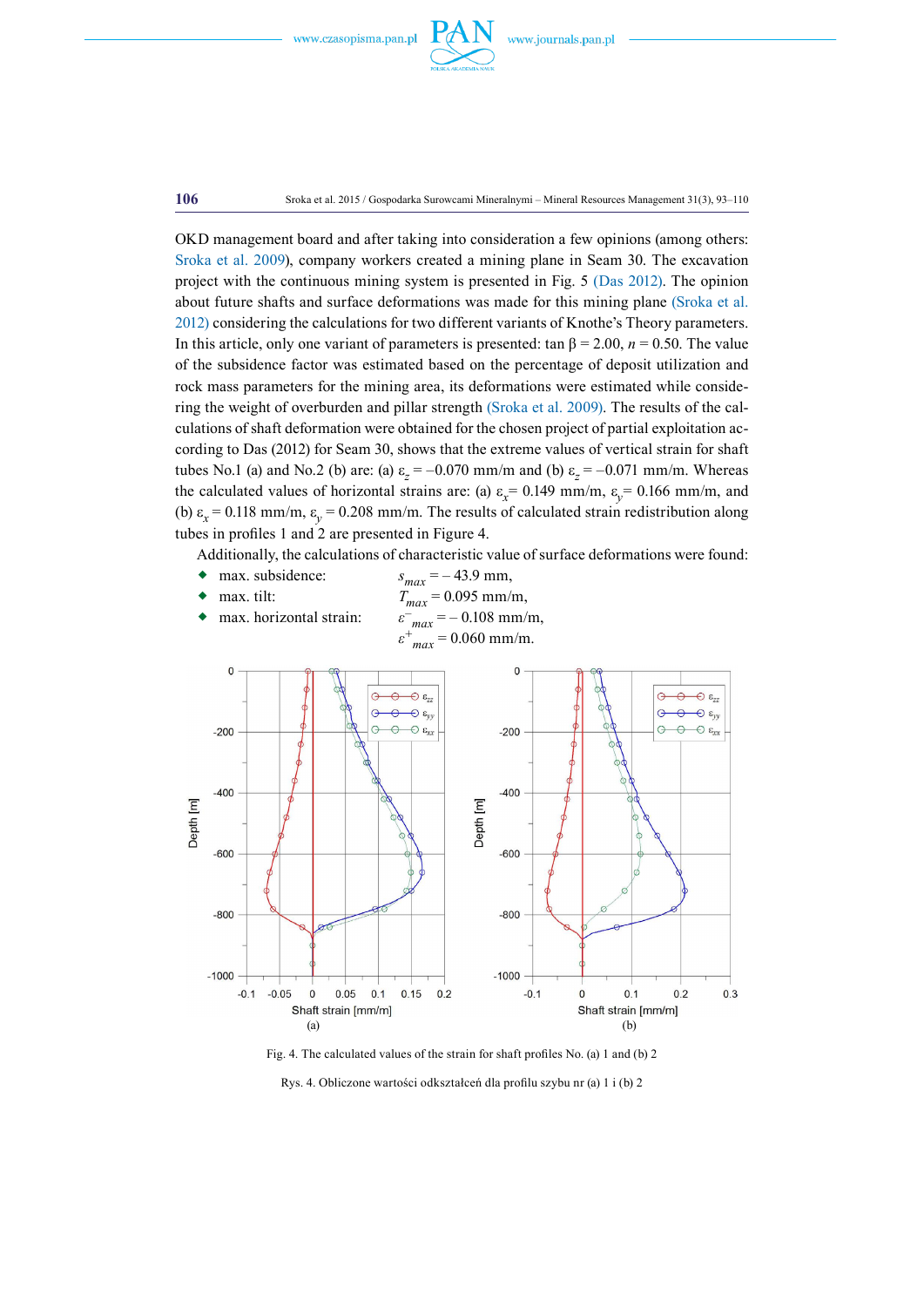





Sroka et al. 2015 / Gospodarka Surowcami Mineralnymi – Mineral Resources Management 31(3), 93–110 **107**

When calculated values are under the limit defined for V Category according to norm ČSN 730039 and assuming continuous stability of the pillars, it will not trigger a hazard in surface infrastructure. Because the designed continuous miner system exploitation in Seam 30 was carried out mostly in the part of the safety pillar for "Jămy Sever", the radius of the protection zone around shafts was able to be estimated. The radius zone is equal to 107 m and it was determined based on the mine planning data and the limit value of the deformations indicators (Fig. 5).



Fig. 5. Diagram of the planned operation in Seam 30 with a continuous mining system together with a designated protection zone radius around the mine shafts

Rys. 5. Schemat planowanej eksploatacji w pokładzie 30 systemem *continuous miner*  wraz z wyznaczonym promieniem strefy ochronnej wokół szybów kopalni

### **Summary**

The relatively simple formulas presented in this paper, as proven by long years of mining practice in the Upper Silesian Basin (Poland) and the Ruhr Region (Germany), are sufficient for fully effective and safe planning of mining exploitation in shaft pillars in terms of identified minimisation of its effects and for the dimensioning of shaft pillars.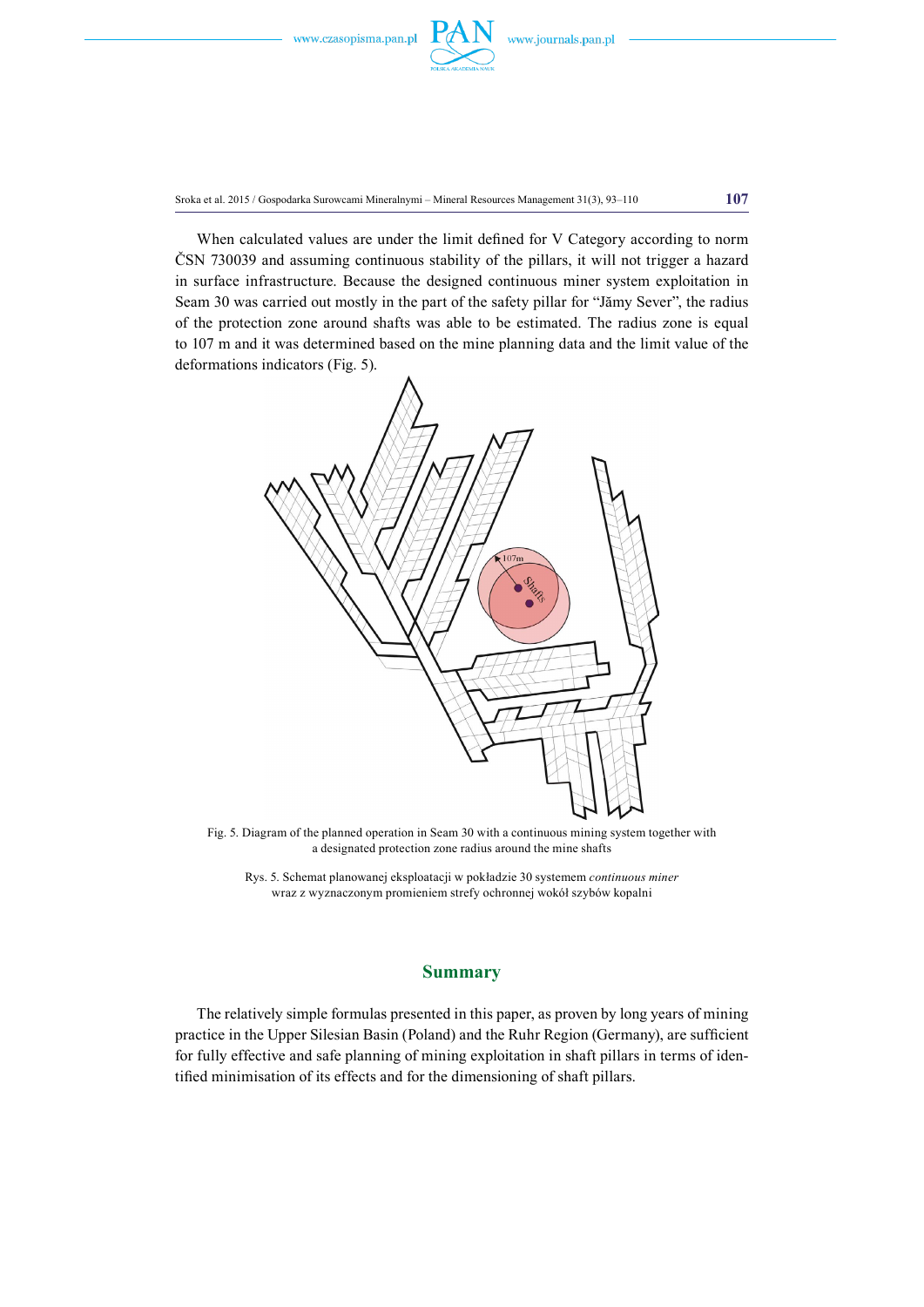

**108** Sroka et al. 2015 / Gospodarka Surowcami Mineralnymi – Mineral Resources Management 31(3), 93–110

However, two points which should be taken into account are:

- to consider the relatively high uncertainty resulting mainly from stochastic properties of the rock mass and the uncertainty in the assessment of the shaft structure susceptibility to the effects of mining;
- $\bullet$  to inspect the shaft, before every project, with particular emphasis on its function, lining condition (cracks, water leaks), type and condition of the shaft infrastructure (girders, guides) and the existing protection measures.

When considered, the above points will assist in the individual definition of the limit value of the vertical deformation, horizontal displacement, and subsidence speed, as well as the risk probability values depending on the shaft function and the natural threats present.

#### **References**

Bals, R. 1931/32. Beitrag zur Frage der Vorausberechnung bergbaulicher Senkungen. *Mitteilungen aus dem Markscheidewesen* Vol. 42–43, Essen. *(in German).*

Bals, R. 1939. Abbau von Schachtsicherheitspfeilern. *Glückauf* Nr 12, 13, Essen. *(in German).*

- Budryk, W. 1953. Wyznaczanie wielkości poziomych odkształceń terenu. *Archiwum Górnictwa i Hutnictwa* t. 1, z. 1. Warszawa, PWN *(in Polish).*
- ČSN 73 0039. *Navrhování objektů na poddolovaném území*. Czeska norma.
- Das, T. 2012. *Pillar design for Room and Pillar mining method within the shaft pillars of ČSM Mine Seam 30*. OKD a.s. Ostrava, Czech Republic. Report *(in Czech).*
- Drzęźla, B. 1989. Opis programów prognozowania deformacji górotworu pod wpływem eksploatacji górniczej, Aktualny stan oprogramowania. *Zeszyty Naukowe Politechniki Śląskiej, Górnictwo* z. 165, Gliwice *(in Polish).*
- Dżegniuk, B. 1970. Próba doświadczalnego ustalenia związku między odkształceniami poziomymi i pionowymi w górotworze. *Zeszyty Naukowe Akademii Górniczo-Hutniczej im. Stanisława Staszica*, *Geodezja* nr 263, z. 17, Kraków.
- Dżegniuk, B. and Sroka, A. 1977. *Prognozowanie skutków eksploatacji w filarach szybowych KGHM*. II Międzynarodowe Sympozjum Gospodarka Zasobami Miedzi, Referat G13, Lubin 27–28.04.1977*.*
- Dżegniuk et al. 1978 Dżegniuk, B., Pielok, J. and Sroka, A. 1978. *Problematyka eksploatacji w filarach ochronnych szybów*. Filary ochronne szybowe. Zagadnienia postępu technicznego i ekonomiki górnictwa, SITG. Katowice*.*
- Dżegniuk et al. 1980 Dżegniuk, B., Pielok, J. i Sroka, A. 1980. Erfahrungen beim Abbau von Schachtsicherheitspfeilern in Polen. *Das Markscheidewesen* 87, Heft 2, Verlag Glückauf GmbH Essen *(in German).*
- Dżegniuk et al. 2003 Dżegniuk, B., Niedojadło, Z. and Sroka, A. 2003. Podstawy wymiarowania i eksploatacji szybowych filarów ochronnych. *Materiały Szkoły Eksploatacji Podziemnej 2003*. Szczyrk, 17–21 lutego 2003. Wydawnictwo IGSMiE PAN, Nr. 58, Kraków *(in Polish).*
- Ehrhardt, W. and Sauer, A. 1961. Die Vorausberechnung von Senkung, Schieflage und Krümmung über dem Abbau in flacher Lagerung. *Bergbau-Wissenschaften* 8, 415/28 *(in German).*
- Haupt et al. 1984 Haupt, W., Schober, F. and Sroka, A. 1984. Dimensionierung von Sicherheitspfeilern und Schutzbereichen. *Das Markscheidewesen* 91 Heft 3, Verlag Glückauf GmbH Essen *(in German).*
- Knothe, S. 1951. *Wpływ podziemnej eksploatacji na powierzchnię z punktu widzenia zabezpieczenia położonych na niej obiektów*. Praca doktorska, AGH Kraków *(in Polish).*
- Knothe, S. and Leśniak, J. 1966. Wyznaczenie wielkości spodziewanych wpływów eksploatacji w szybowych filarach ochronnych. *Archives of Mining Science* t. 11, z. 4, Kraków *(in Polish).*
- Knothe, S. 1969. Wyznaczanie wpływów eksploatacji w filarach szybowych. *Przegląd Górniczy* nr 7–8, Katowice *(in Polish).*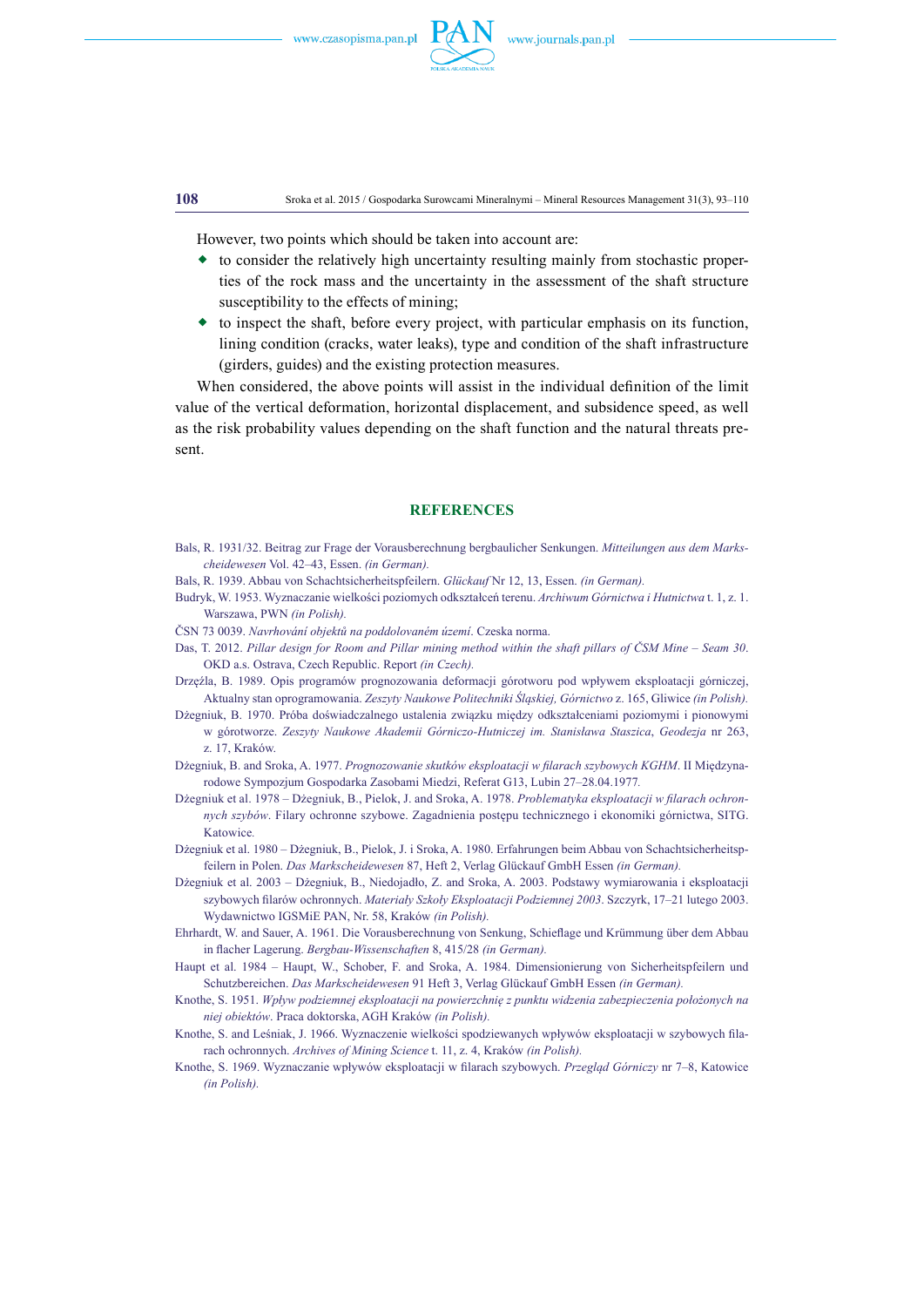

Sroka et al. 2015 / Gospodarka Surowcami Mineralnymi – Mineral Resources Management 31(3), 93–110 **109**

- Kochmański, T. 1955. *Obliczanie ruchów punktów górotworu pod wpływem eksploatacji górniczej*. Polska Akademia Nauk, Komitet Geodezji, PWN, Warszawa *(in Polish).*
- Kowalski, A. and Jędrzejec, E. 2015. Influence of Subsidence Fluctuaction in the Determination of Mining Area Curvatures. *Archives of Mining Sciences* vol. 60, issue 2, Kraków.
- Krzysztoń, D. 1965. Parametr zasięgu niecek osiadania w ośrodku sypkim. *Archiwum Górnictwa* t. 10, z. 1, Kraków *(in Polish).*
- Pielok, J. and Sroka, A. 1979. Verringerung der Deformationsbeträge im Schachtausbau durch entsprechende zeitlichräumliche Gestaltung des Abbaues in Schachtsicherheitspfeilern. *Materiały IV. Międzynarodowego Sympozjum Miernictwa Górniczego*, Aachen/Niemcy, t. 4, Aachen *(in German).*
- Praca zbiorowa, 1956. Der Deutsche Steinkohlenbergbau. Vermessung- und Risswesen Bergschäden. *Technisches Sammelwerk Band* 2, Verlag Glückauf GmbH Essen *(in German).*
- Praca zbiorowa, 1980. *Ochrona powierzchni przed szkodami górniczymi*. Katowice. Wydawnictwo Śląsk *(in Polish).* Preusse, A. 1990. *Markscheiderische Analyse und Prognose der vertikalen Beanspruchung von Schachtsäulen im Einwirkungsbereich untertägigen Steinkohlenabbaus*. TU Clausthal, Dissertation *(in German).*
- Pytlarz et al. 1972 Pytlarz, T., Kowalski, A. and Szukalski, S. 1972. Optymalne wymiary kostki przyszybowej przy eksploatacji pokładu w filarze szybowym. *Komunikat GIG* nr 575, Katowice *(in Polish).*
- Pytlarz, T. 1976. *Podstawy zachowania funkcjonalności szybu przy eksploatacji w jego filarze*. Prace Głównego Instytutu Górnictwa, Katowice *(in Polish).*
- Salamon, M.D.G. and Munro, A.H. 1967. *A study of strength of coal pillars*. I. S. Afr. Inst. Min. Met.
- Sroka, A. 1973. Związki pomiędzy składowymi stanu odkształcenia na powierzchni. *Rudy i Metale Nieżelazne* R. 18, nr 12, Katowice *(in Polish).*
- Sroka, A. and Bartosik-Sroka, T. 1974. Zmienność wartości parametrów teorii T. Kochmańskiego i St. Knothe w górotworze. *Rudy i Metale Nieżelazne* R. 19, nr 7, Katowice.
- Sroka, A. 1975. Teoretyczne podstawy wyznaczania wymiarów kostki przy eksploatacji górniczej w filarach szybowych. *Zeszyty Naukowe AGH, Geodezja* z. 36, Kraków *(in Polish).*
- Sroka, A. 1978. Wpływ eksploatacji górniczej na wyrobisko szybowe w fazie dynamicznej i asymptotycznej. *Prace Komisji Górniczo-Geodezyjnej PAN, Geodezja* Z. 22, Kraków *(in Polish).*
- Sroka, A. 1991. Sicherheitsaussagen in der Gebirgsmechanik. Essen, *Feldbau* No. 3 *(in German).*
- Sroka, A. 1996. *2. Stellungnahme zum geplanten Abbau des BW Friedrich Heinrich im Flöz Girondelle 5/1WS im Sicherheitspfeiler des Schachtes Norddeutschland*. Deutsche Steinkohle AG, Duisburg, 20.02.1996 *(in German).*
- Sroka, A. 1999. Dynamika eksploatacji górniczej z punktu widzenia szkód górniczych. *Studia Rozprawy Monografie* Nr 58, Wydawnictwo Instytutu Gospodarki Surowcami Mineralnymi i Energią PAN, Kraków *(in Polish).*
- Sroka et al. 2005 Sroka, A., Preusse, A. and Kateloe, H.-J. 2005. *Basics on the Dimensioning and the Extraction of Shaft Safety Zones*, 24th International Conference on Ground Control in Mining, August 2–4, 2005, Morgantown, WV, USA.
- Sroka et al. 2009 Sroka, A., Knothe, S. and Tajduś, K. 2009. *Exploitation in safety pillar for shafts "Jămy Sever" in mine ČSM part 1 and 2*. Strata Mechanics Research Institutes of Polish Academy of Science. Report.
- Sroka et al. 2012b Sroka, A., Tajduś, K. and Misa, R. 2012b. *Expert report on the planned Room&Pillar mining at ČSM Mine*. Expert report OKD.a.s. not published.
- Sroka et al. 2015 Sroka ,A., Knothe, S., Tajduś, K. and Misa, R. 2015. Point movement trace vs. the range of mining exploitation effects in the rock mass. *Archives of Mining Sciences* vol. 60, issue 3, Kraków.
- Tajduś, K. 2014. The nature of mining-induced horizontal displacement of surface on the example of several coal mines. *Archives of Mining Sciences* vol. 59, issue 4, Kraków. p. 971–986.